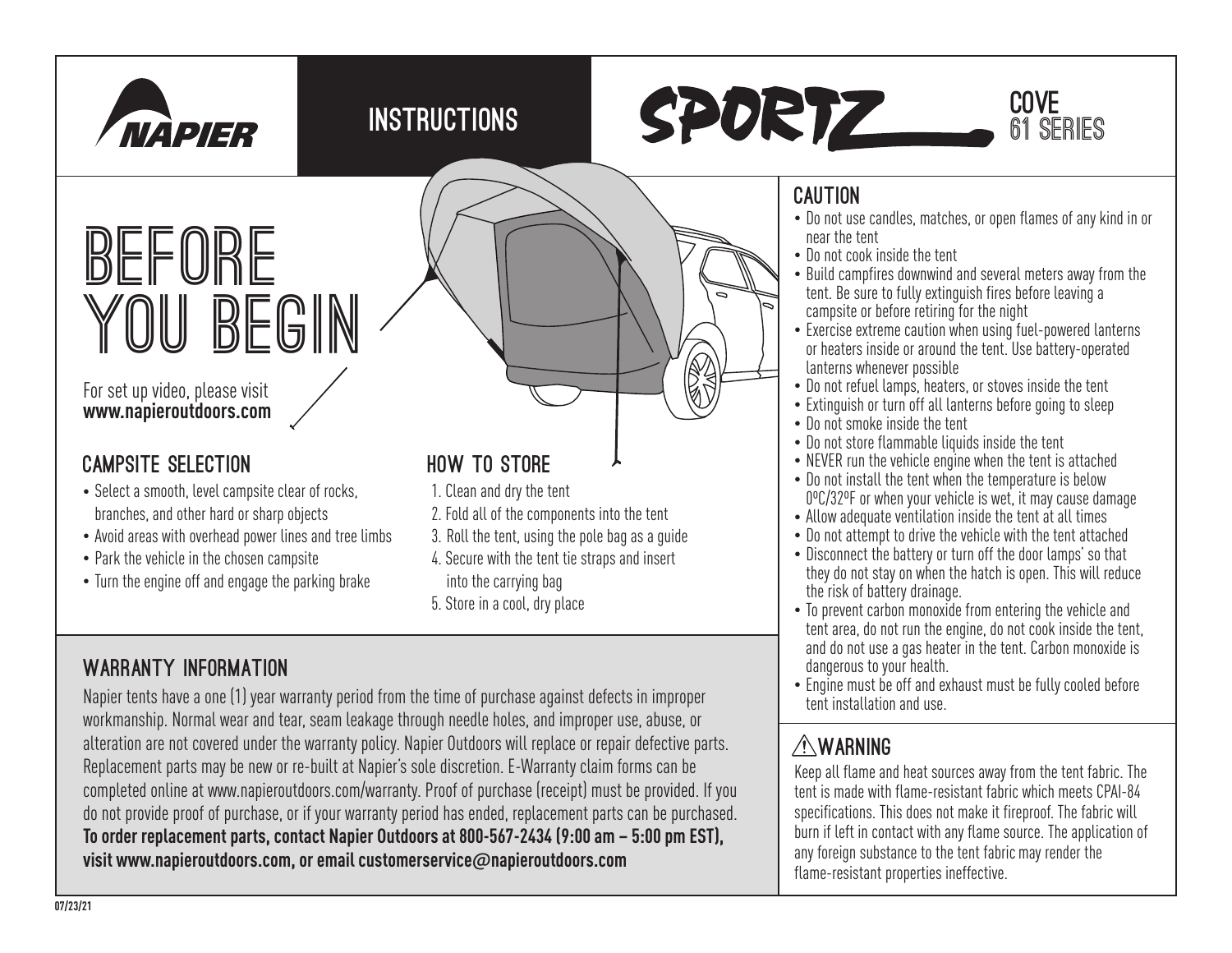#### PACKAGE CONTENTS

#### If you are missing parts, please contact Napier Outdoors at 800-567-2434 | Monday - Friday or email customerservice@napieroutdoors.com

Remove contents from the bag and ensure you have all components listed below.







TENT BAG TENT TIE STRAPS (2) TENT TENT POLE BAG TENT POLES (1) STAKE BAG STAKES (2)







#### tent set up

- 1 Lay out the tent and locate the "Vehicle **Example 20** Side" and place it face up, towards your vehicle.
- 2 Assemble the tent pole by unfolding each section.



**3** Open the back hatch of your vehicle.

**C** Move the tent towards the cargo area of your vehicle. Slip the sleeve over the hatch.



Slide the corners of the hatch into the inside pockets located at the top inside of the tent.  $\mathbf G$ 

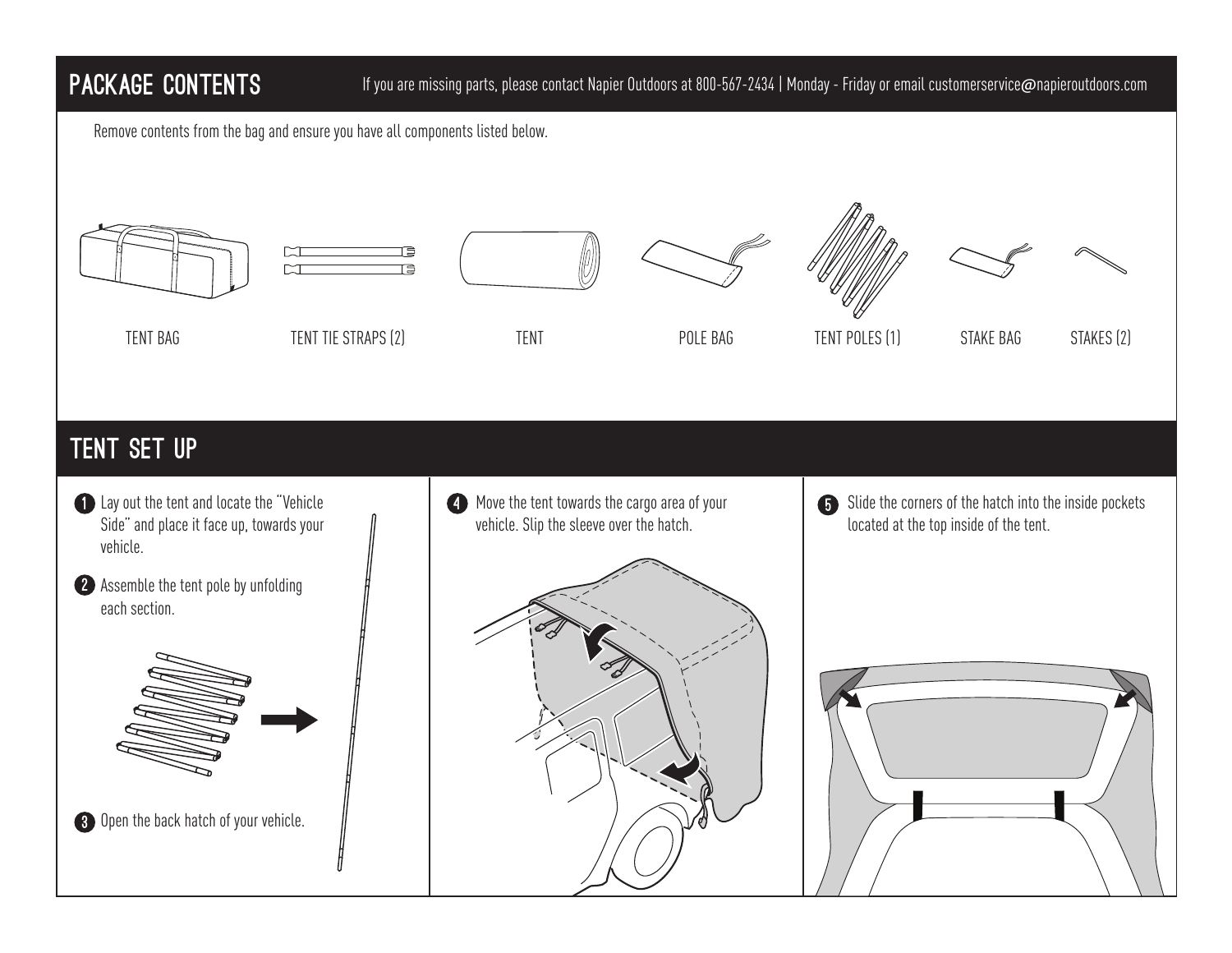



**6** Wrap the bottom portion of the sleeve **the stapple of the stapping of the tent** to your vehicle: A. Hook the bottom [B. Locate the outside bumper side straps and outside straps to any part of the wheel well and tighten (1 per side). **NOTE: If applicable, ensure the exhaust pipe is outside of the sleeve. Allow the engine and vehicle's exhaust to fully cool before installing or using the tent.**



connect together. Tighten strap and repeat on the other side.

#### **A. WITH A ROOF RACK** 8

Remove the long strap (attached to the vehicle sleeve) from the clip. Attach the 2 short straps around the roof rack and tighten. Repeat on the opposite side.

**B. WITHOUT A ROOF RACK** Extend the long straps to the front of the vehicle. Open the hood and attach the strap hooks to the hood hinge or frame. Tighten the straps.